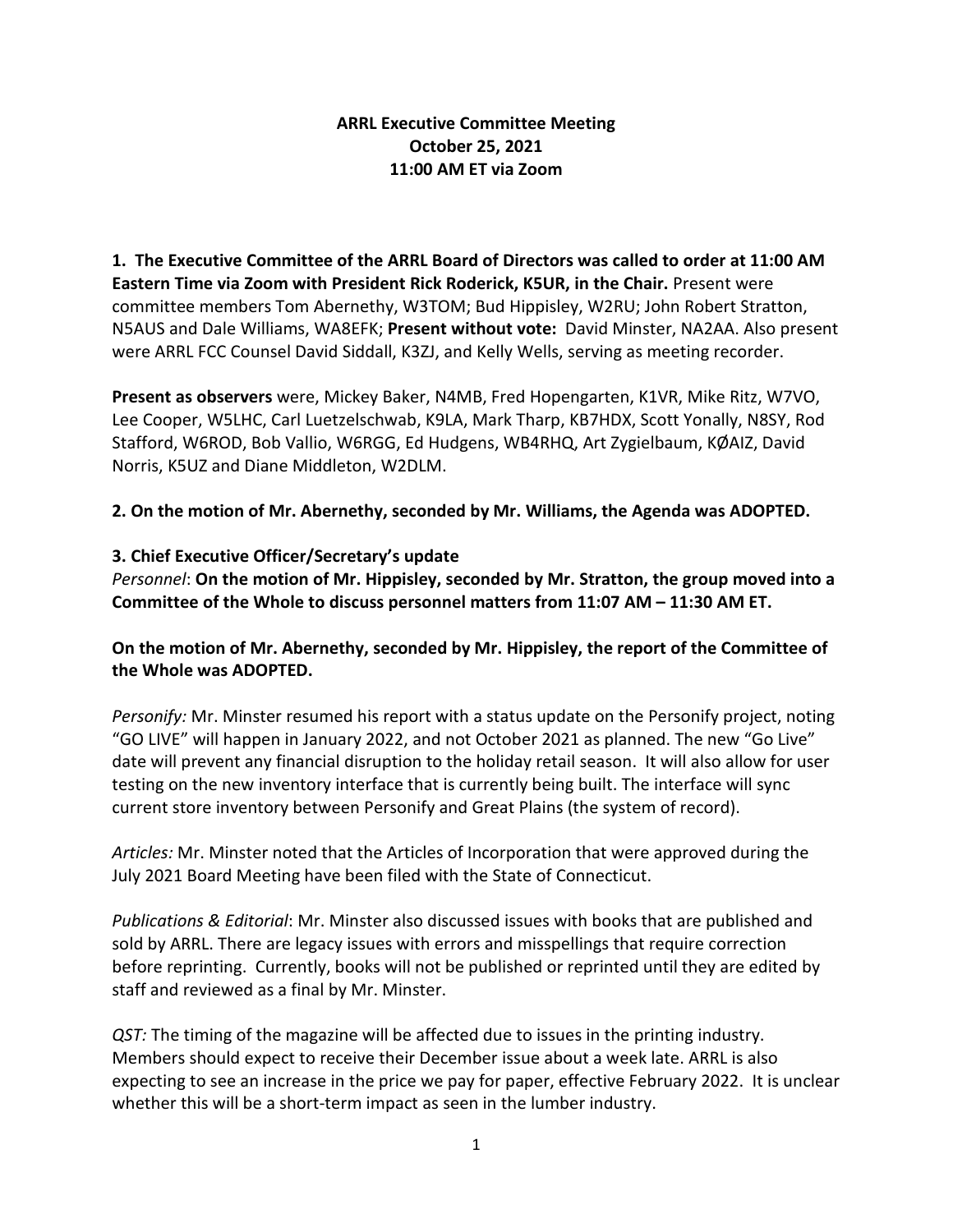*Elections:* On October 1, 2021, the U.S. Postmaster General announced that they are overhauling the USPS to slash costs affecting the delivery time for mail. This slowdown has affected some regions more than others and replacement ballots have been sent to those that reached out to Headquarters. There have been fewer calls for replacement ballots than expected due to the announcement.

*CT AUXCOMM:* Mr. Minster met Mike Walters, W8ZY, Field Services Manager, on Friday, October 22, at Bradley International Airport to observe ARRL taking part in an emergency management exercise. The exercise concluded on Saturday, October 23. Mike participated on all three days and finished his assigned tasks early so he could help other teams attending the event.

### **4. FCC Counsel's Update and FCC Matters**

Mr. Siddall discussed recent efforts at the FCC and on Capitol Hill with the Legislative Advocacy Committee to have the FCC act on proceedings and items addressing amateur concerns that have long been pending. Mr. Siddall also noted that he will be attending a meeting with FCC staff at which Michele Thompson of the Open Research Institute will discuss a variety of pending matters of concern to those involved with amateur satellites.

Mr. Siddall then addressed new legislation pending before Congress that would set deadlines for the allocation to commercial 5G concerns of additional spectrum below 3.45 GHz. He described the League's efforts to obtain support for continued sharing by amateurs on a noninterference basis.

Mr. Siddall also discussed a proceeding initiated by the Commission in September to consider ways of improving communications resiliency and recovery during hurricanes and other disasters. He noted that ARRL submitted reports to the FCC staff during and immediately after Hurricane Ida.

He then moved on to RF exposure matters. Mr. Siddall noted the progress of the RF Safety Committee in addressing and clarifying issues concerning amateur compliance with the Commission's RF exposure rules and suggesting appropriate updates to the related FCC bulletin. He concluded that the Committee, under Greg Lapin's leadership, is doing work that will benefit every amateur for years to come in assessing compliance and ensuring safety.

*The committee was on break from 12:40 PM - 12:55 PM with all returning as noted above.* 

# **5. Legislative Advocacy Committee status report**

Mr. Stratton updated the committee on the status of a resolution to declare a National Amateur Radio Operators Day. The plan is to reintroduce the resolution by December 2021.